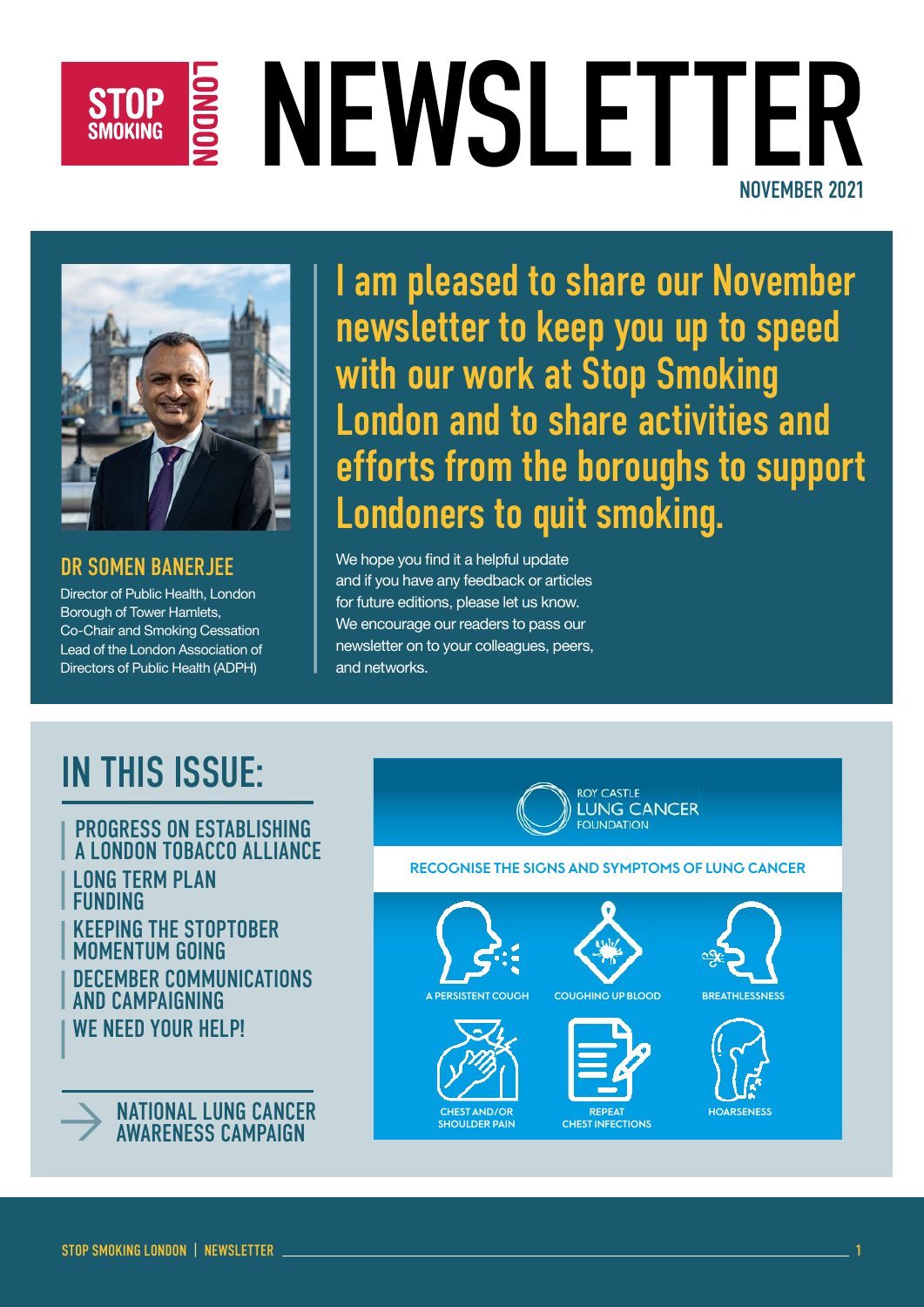## Progress on establishing a London Tobacco Alliance

We are committed to establishing a London Tobacco Alliance and have been meeting with a range of partners to progress this including the NHSE/I Clinical Executive Group, Health Equity Delivery Group and Rt. Honourable Bob Blackman (MP) Chair of APPG smoking and health. We will be taking a three phased approach to creating the Alliance consisting of surveying key stakeholders and convening a working group to explore the results and map potential aims using the World Health Organization's [MPOWER framework.](https://www.who.int/initiatives/mpower) This involves

the following steps: **M**onitor tobacco use and prevention policies, **P**rotect people from tobacco smoke, **O**ffer help to quit tobacco use, **W**arn about the dangers of tobacco, **E**nforce bans on tobacco advertising, promotion and sponsorship, **R**aise taxes on tobacco. We would be delighted of you would contribute by completing the brief survey using the following link: [www.surveymonkey.co.uk/r/](https://www.surveymonkey.co.uk/r/XHPR7YN) [XHPR7YN](https://www.surveymonkey.co.uk/r/XHPR7YN)

The second phase of the work will focus on developing proposals



for testing and refinement with system leaders with the ambition of relaunching the London Tobacco Alliance before the end of March 2022.

#### INTERESTED IN FINDING OUT MORE?

If you have any questions or would like to join the working group contact Kashim Choudhury, SSL Transformation Manager.

[KASHIM.CHOWDHURY2@TOWERHAMLETS.GOV.UK](mailto:Kashim.Chowdhury2@towerhamlets.gov.uk)

# **Long Term<br>Plan funding**

The NHS Long Term Plan (LTP) sets out clear commitments for investing in frontline services to tackle tobacco dependence for all inpatients (including inpatients in mental health Trusts), pregnant women and those in long term mental health and learning disability services by 2023/24.

The funding will be directed to Integrated Care Systems (ICS) for distribution to hospital trusts providing more opportunities to collaborate with the SSL programme. This funding is in addition to Local Authority funded Stop Smoking Services and it is envisaged there will be partnership working across the sector to deliver the programme of work.

## **Keeping the Stoptober** momentum going

We have been running paid media campaigns across Facebook, Twitter and Google to raise brand and campaign awareness for Stop Smoking London and to signpost people to the help available.

The ads are focused on those who took part in Stoptober. encouraging them to continue their efforts into stopping smoking. Carefully constructed ads convey various benefits of stopping smoking such as saving money, having more energy and the overall health benefits.

The targeting for this campaign is centred in London and focuses on those who already follow similar pages and initiatives – such as

Stoptober, Nicorette and NHS Better Health. So far, the campaigns have generated almost 10,000 new users to the Stop Smoking London website and encouraged over 350 active engagement including app downloads, contact forms or using the smoking calculator feature.

We are gathering intelligence and findings to ensure we develop new ways and messaging to reach as many Londoners as possible.